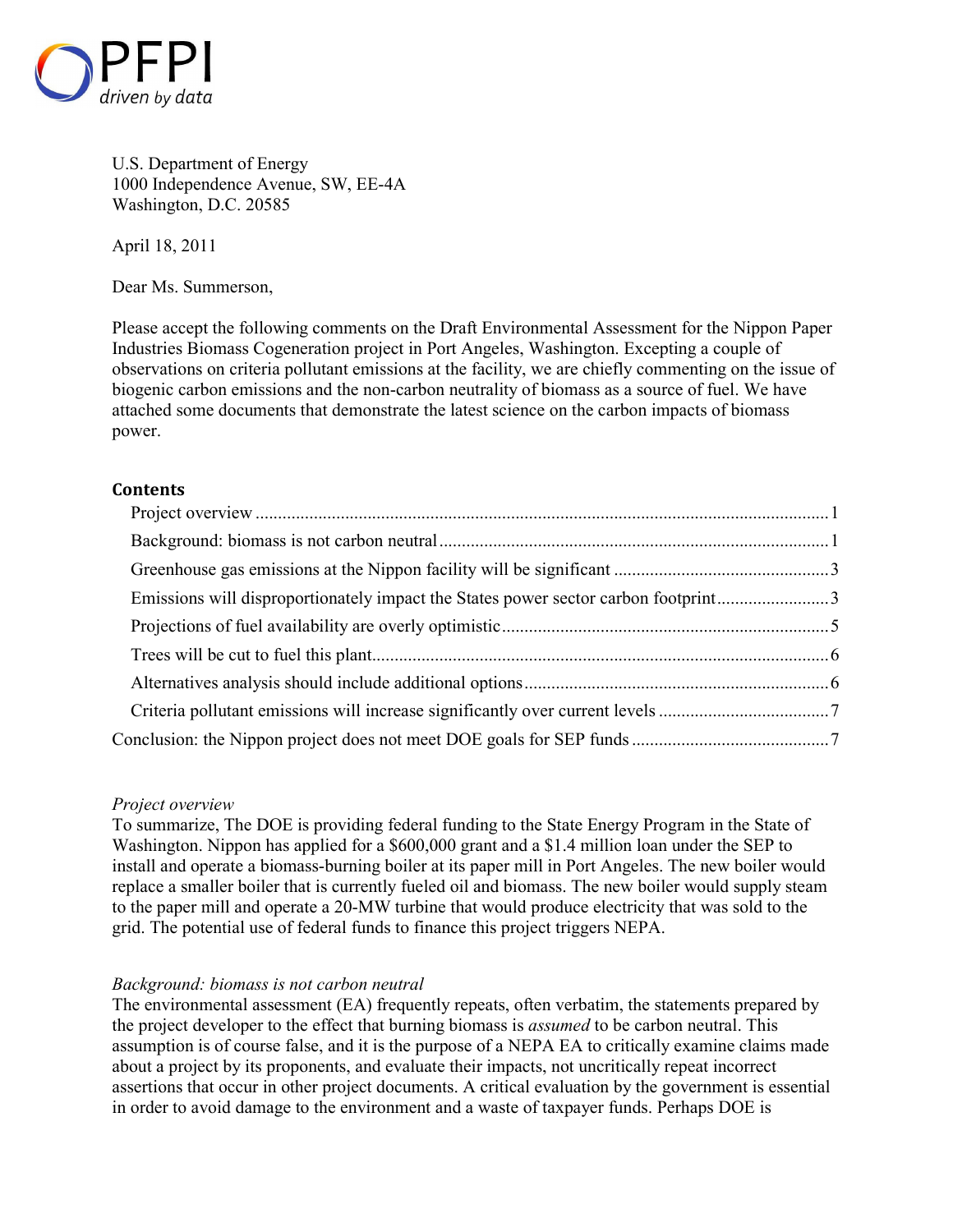unfamiliar with current science around biomass and the issue of carbon neutrality. Stated most briefly, current science, carbon modeling and evolving policy reflect the fact that biomass combustion is not carbon neutral, and indeed emits more  $CO<sub>2</sub>$  per unit energy than burning fossil fuels.

There are two main arguments generally used to support the now discredited notion of biomass carbon neutrality: the "waste" argument and the "resequestration" argument.

# The "waste" argument: "It would have decomposed anyway"

Biomass fuel is often portrayed as being derived from "waste" materials, particularly the tree branches and other material left over after commercial timber harvesting ("forestry residues, slash"), as well as sawdust and chips generated at sawmills ("mill residues"). Because these materials are expected to decay eventually, emitting carbon dioxide in the process, it is argued that burning them to generate energy will emit the same amount of carbon as if they were left to decompose. However, this claim only works if the time element is ignored, and if there is actually enough waste to power the proposed facilities without resorting to cutting living trees that are in fact absorbing carbon dioxide.

Parity between combustion emissions and decomposition emissions is clearly impossible. It takes years and even decades for trees tops and branches to decompose on the forest floor, and during that process, a portion of that decomposing cellulose is incorporated into new soil carbon. In contrast, burning pumps the carbon stored in this wood into the atmosphere instantaneously. Hence the released carbon remains in the atmosphere for many decades following the immediate emissions from burning residues, relative to the slow release of carbon from natural decomposition.

# The "resequestration" argument.

The other main argument used to justify the idea that biomass energy is carbon neutral is that regrowing plants recapture, or "resequester" an amount of carbon equivalent to that released to the atmosphere by burning biomass fuels, and therefore net carbon emissions are zero.

When trees are used for fuel, it is obviously not possible for the system to be "carbon neutral" in a timeframe meaningful to addressing climate change. It takes seconds to burn a tree, and many decades to grow it back, and in the meantime, the rate of carbon sequestration in an area of cut forest has been reduced dramatically, which has the same effect as increasing emissions. Over long enough time periods, forests cut for biomass fuel can ultimately regrow and recapture the carbon released by burning, but the inescapable conclusion of doing carbon accounting correctly is that burning biomass instead of fossil fuels always represents an extra burst in carbon emissions over some multi-year or multi-decadal period, and in some cases for more than a century. These conclusions are supported by robust modeling from the US (the Manomet study<sup>1</sup>) and Europe (the Joanneum "carbon bomb" study<sup>2</sup>).

Given this background, the following statement is misleading and should be removed from the Nippon EA, if only because it contains a logical impossibility:

<sup>1&</sup>lt;br><sup>1</sup> Available at <u>http://www.manomet.org/node/322</u>

<sup>&</sup>lt;sup>2</sup> Available at http://www.birdlife.org/eu/EU\_policy/Biofuels/carbon\_bomb.html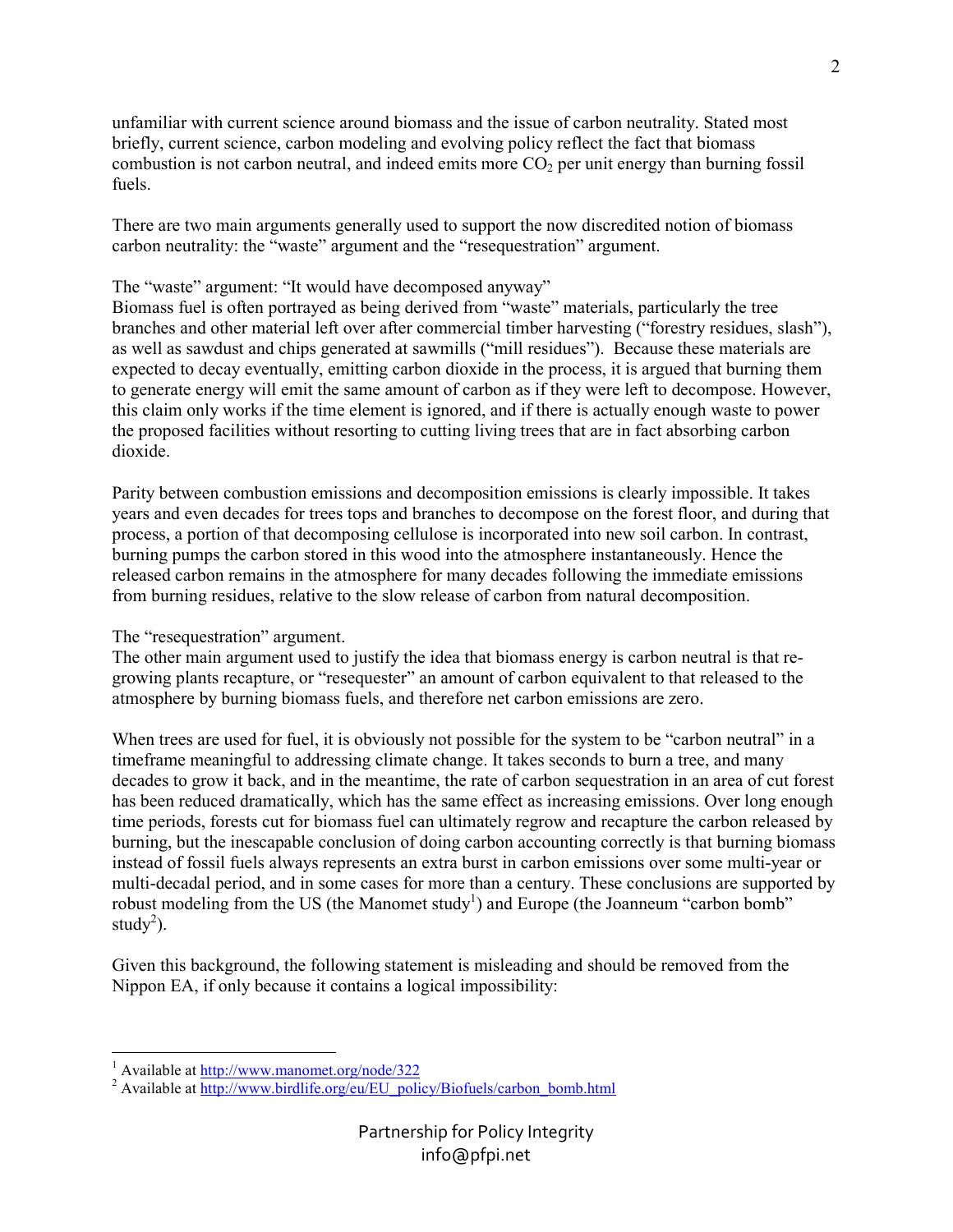*The increased use of biomass would not result in increased GHG emissions because biomass is considered a carbon-neutral fuel. (The SEPA EIS describes the carbonneutral position as being consistent with the guidelines of the EPA Mandatory GHG Reporting Rule and Climate Leaders Program; the Clean Development Mechanism and Joint Implementation programs of the United Nations Framework Convention on Climate Change; The Climate Registry; California Climate Action Registry, Climate Action Reserve; and American Carbon Registry.)* 

It does not matter how many organizations "believe" something, or happen to have repeated an initial error in analysis, that does not make a statement true. Basic laws of physics dictate that carbon dioxide emissions increase when fossil fuels are replaced with biomass. The statement is additionally in error because in fact, the IPCC does not treat biomass combustion as carbon neutral – it counts the carbon emission under either land-use emissions at the point of wood harvest, or when it is burned. To avoid double-counting of emissions IPCC does not count carbon efflux when the material is burned if it has been counted under land use change.

### *Greenhouse gas emissions at the Nippon facility will be significant*

The EA contains other statements objectionable to those who would expect a NEPA analysis to contain a critical and objective evaluation of developer claims:

 *The carbon in biomass was removed from the atmosphere by photosynthesis in recent history and is, therefore, part of the natural carbon cycle. Without being used as fuel, the material would decompose on the forest floor or be burned in place and the carbon would be released to the environment. Emissions of methane and nitrous oxide from burning of biomass are, however, included in the calculations. Including methane and nitrous oxide, while excluding carbon dioxide, is consistent with requirements [40 CFR 98.2(b)(2)] established under EPA's Mandatory GHG Report Rule for determining if a source involving combustion of biomass meets the GHG reporting threshold.* 

The fact that biomass carbon was "recently" removed from the atmosphere has no bearing on the fact that when wood is burned, it emits  $CO<sub>2</sub>$  and increases atmospheric concentrations of  $CO<sub>2</sub>$ . Burning the equivalent of 200,000 bone-dry tons of biomass per year (the equivalent of about 364,000 green tons) will produce about 367,000 tons of  $CO<sub>2</sub>$ . Incredibly, this fact does not appear to be mentioned in the EA at all. Additionally, speculating on the alternative fate of the carbon from the biomass is not appropriate or even relevant, since the objective of an emissions analysis is to determine what the immediate emissions are from the facility. In fact, no evidence is presented to support the claim that significant quantities of resides are being burned in fact, and no analysis is presented to show what emissions from decomposition are, but in either case,  $CO<sub>2</sub>$  emissions from decomposition are delayed relative to the timeframe of burning these materials in a furnace. Further, it does not do the NEPA process credit to demonstrate such credulity in repeating, practically verbatim, statements whether true or false from the biomass developer.

*Emissions will disproportionately impact the States power sector carbon footprint*  The error in logic displayed by DOE in accepting Nippon's flawed reasoning is particularly egregious considering that Bonneville Power Administration's power supply has a relatively low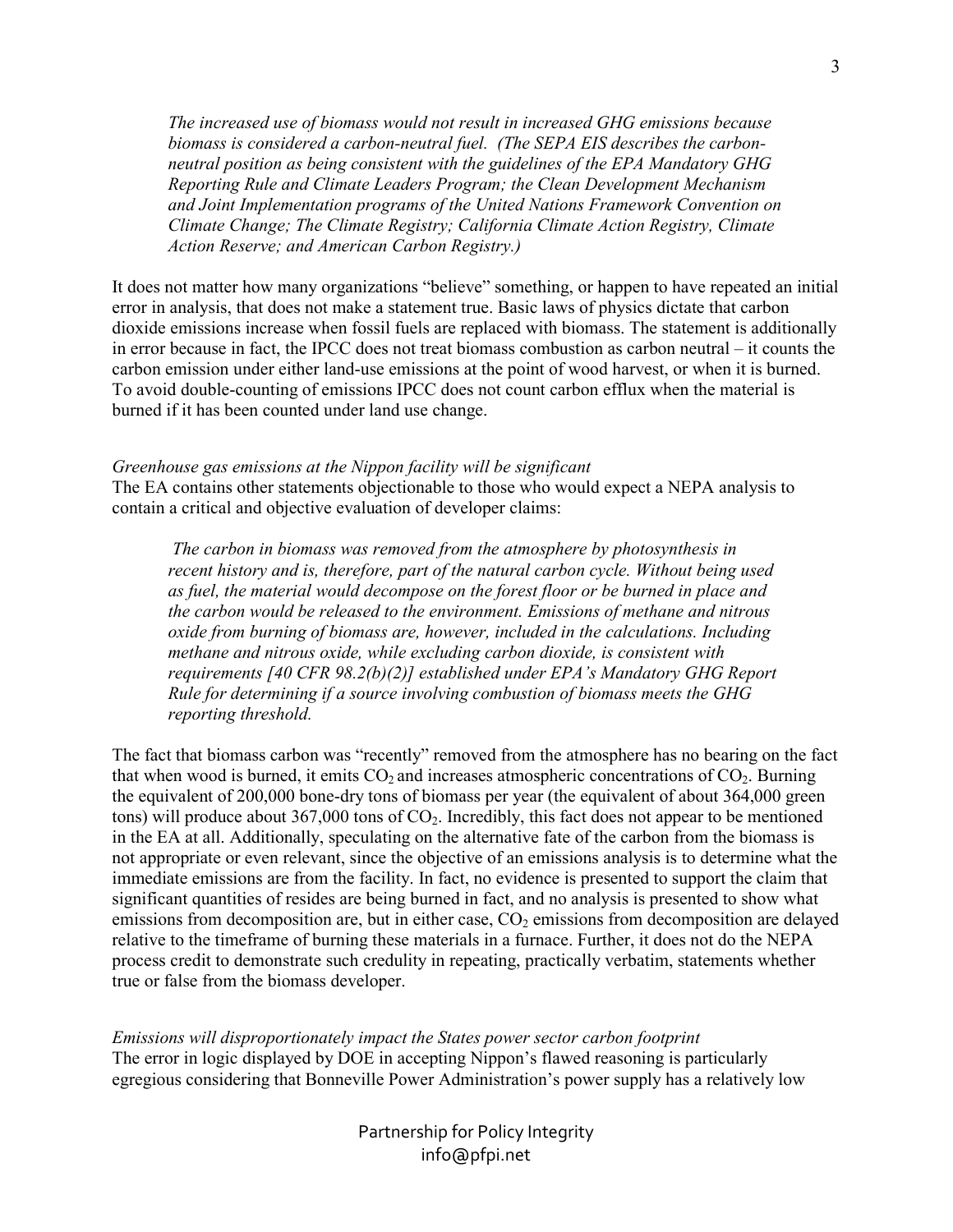carbon footprint, a fact that is noted in the EA. Feeding biomass power into the Bonneville grid will increase stack emissions of  $CO<sub>2</sub>$  disproportionately compared to the amount of power supplied by the plant.

Given that about 70% of Washington State's power generation came from hydroelectric sources in 2009,<sup>3</sup> there is little justification for assuming that the project will displace fossil fueled power. Yet, the EA presents the following statement as if it is self-evident:

*A decrease (or avoidance) of 93,500 tons of carbon dioxide equivalent per year as a result of producing 20 megawatts of electricity for the electric grid from renewable sources that otherwise would have come from burning of fossil fuel.* 

There does not appear to be any agreement to operate some nearby coal plant less as a result of the Nippon plant feeding power to the grid. How can it be assured that total fossil fueled power generation will decrease?

It is in fact shocking that normal mill operations at the Nippon plant require 50 MW of power. This is a huge amount of power to be consumed by a single facility. Federal funds would be far better spent increasing efficiency and reducing power demand at the mill. This is a definitive example of the false dichotomy of the action and no action alternatives presented in the EA. There are many other alternative courses of action for changing power production and consumption patterns at the Nippon mill.

The EA attempts to put the alleged "decrease" in emissions in perspective with the following statement:

*The release of anthropogenic GHGs and their potential contribution to global warming are inherently cumulative phenomena. Under the premise that combustion of biomass is carbon neutral, the proposed project would result in a net decrease in GHG emissions, but the decrease would be relatively small compared with the 8,026 million tons of carbon dioxide equivalent GHGs emitted in the United States in 2007 (EIA 2007) and the 54 billion tons of carbon dioxide equivalent anthropogenic GHGs emitted globally in 2004 (IPCC 2007). However, emissions from the proposed project, in combination with past and future emissions from all other sources, would contribute incrementally to the climate change impacts described above. At present there is no methodology that would allow DOE to estimate the specific impacts (if any) this increment of climate change would produce in the vicinity of the facility or elsewhere.* 

We have rewritten this to reflect reality and make it appropriate to the situation in Washington State:

*The release of anthropogenic GHGs and their contribution to global warming is an inherently cumulative phenomena. Taking into consideration the obvious physical reality that biomass combustion emits greenhouse gases, particularly CO2, the proposed project would result in a relatively large net increase in GHG emissions from Washington State's power sector. Not including power currently generated from*  4

 3 http://www.eia.doe.gov/cneaf/electricity/epa/epa\_sprdshts.html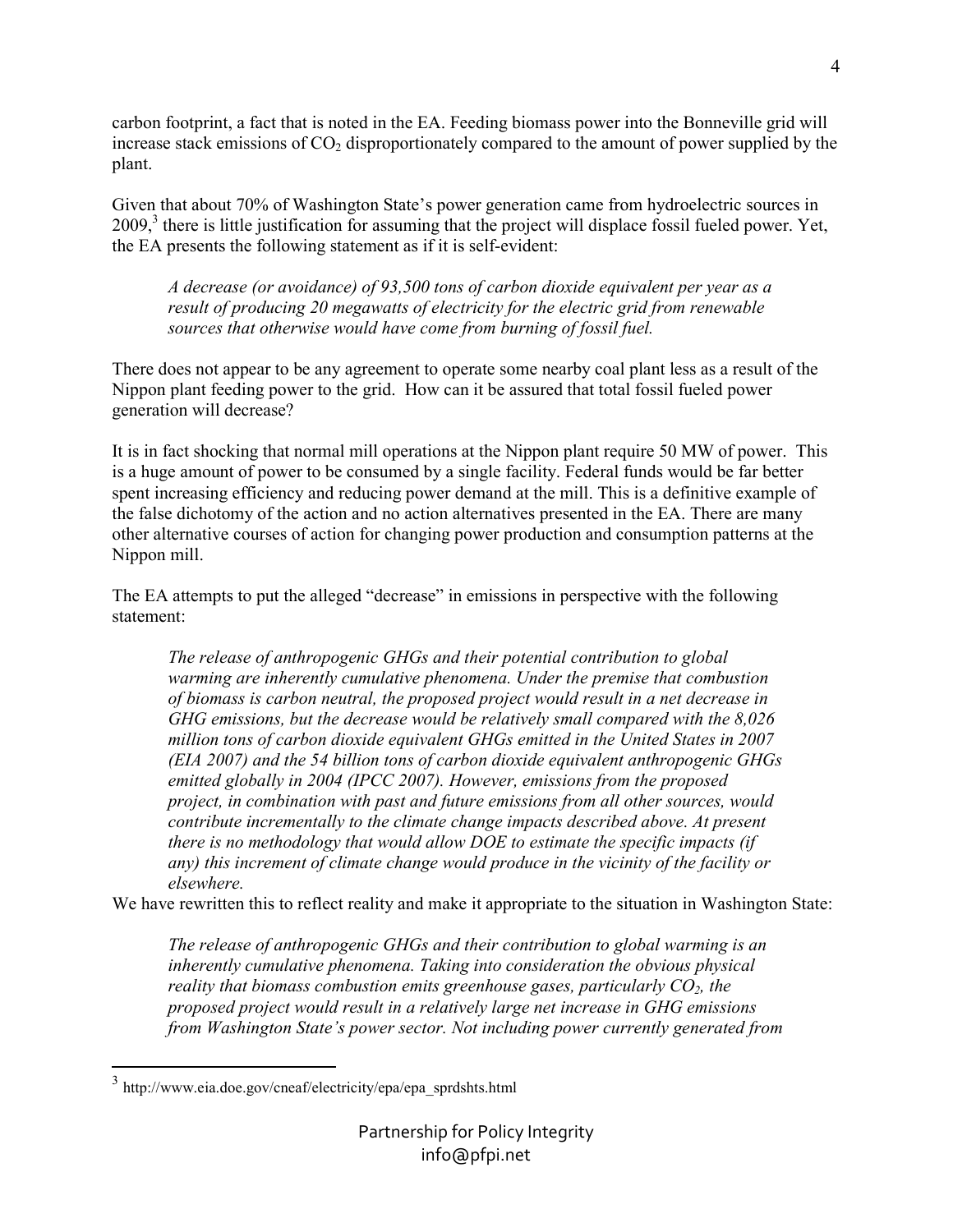*biomass in the state, Energy Information Administration data for 2009 indicate the average CO2 emissions rate for power generated in Washington is 0.163 tons per MWh. Power generated by burning wood at the Nippon plant would emit 1.58 tons of CO2 per MWh, or almost ten times the amount of CO2 per unit energy emitted by the rest of the power sector. While emissions from this particular project, in combination with past and future emissions from all other sources, would contribute only incrementally to greenhouse gas emissions globally, building the project would significantly add to Washington State's power sector carbon footprint, increase the likelihood of forest degradation and increased harvesting, and encourage development of the biomass industry nationally and internationally. In contrast, a rejection of this project in favor of assistance to the Nippon plant to decrease its energy use and greenhouse gas emissions would demonstrate that DOE is serious about allocating federal funding to projects that will decrease emissions in reality, and not on the basis of flimsy and outdated assumptions.* 

### *Projections of fuel availability are overly optimistic*

-

The EA appears to accept projections that abundant forest "residues" exist to fuel the Nippon plant, but a review of existing data suggests that this conclusion is highly questionable. Most plants claim they'll source fuel from a 50 mile radius, but because the Nippon plant is on the water, 50% of its sourcing area is null. Therefore, per acre pressure to source fuel will be doubled in the land-based portion of the sourcing area.

The biomass availability report conducted by the Washington State Department of Ecology and Washington State University<sup>4</sup> concluded that the counties of Clallam, Grays Harbor, Jefferson, Kitsap, Mason, Thurston generate around 835,000 tons of residues and 37,000 tons of wood from forest thinning annually. Assuming WA DNR does the minimally protective thing and requires 50% of residues to be left to maintain soil fertility, how much of the remainder is truly available to the Nippon plant? If the plant assumes that because of existing uses for residues and issues of access and logistics it will have access to 50% of this remaining amount (consistent with other fuel sourcing studies) this means the plant will annually have access to 218,000 green tons, considerably less than the 364,000 green tons that it needs for fuel.

This estimate does not account for the emerging demand for biomass at other facilities, which the EA mentions only in passing. However, even taking into account the fact that the Shelton plant no longer appears to be going forward, the EA's statement is astoundingly weak. It states:

*However, these projects could possibly be considering the same sources of biomass, so there could be cumulative impacts, as discussed below, to forest areas where the biomass is generated.* 

"Could possibly be considering"? These projects are obviously competing for the same wood, by definition.

<sup>&</sup>lt;sup>4</sup> Frear, C., et al. 2005. Biomass inventory and bioenergy assessment. Washington State Department of Ecology and Washington State University.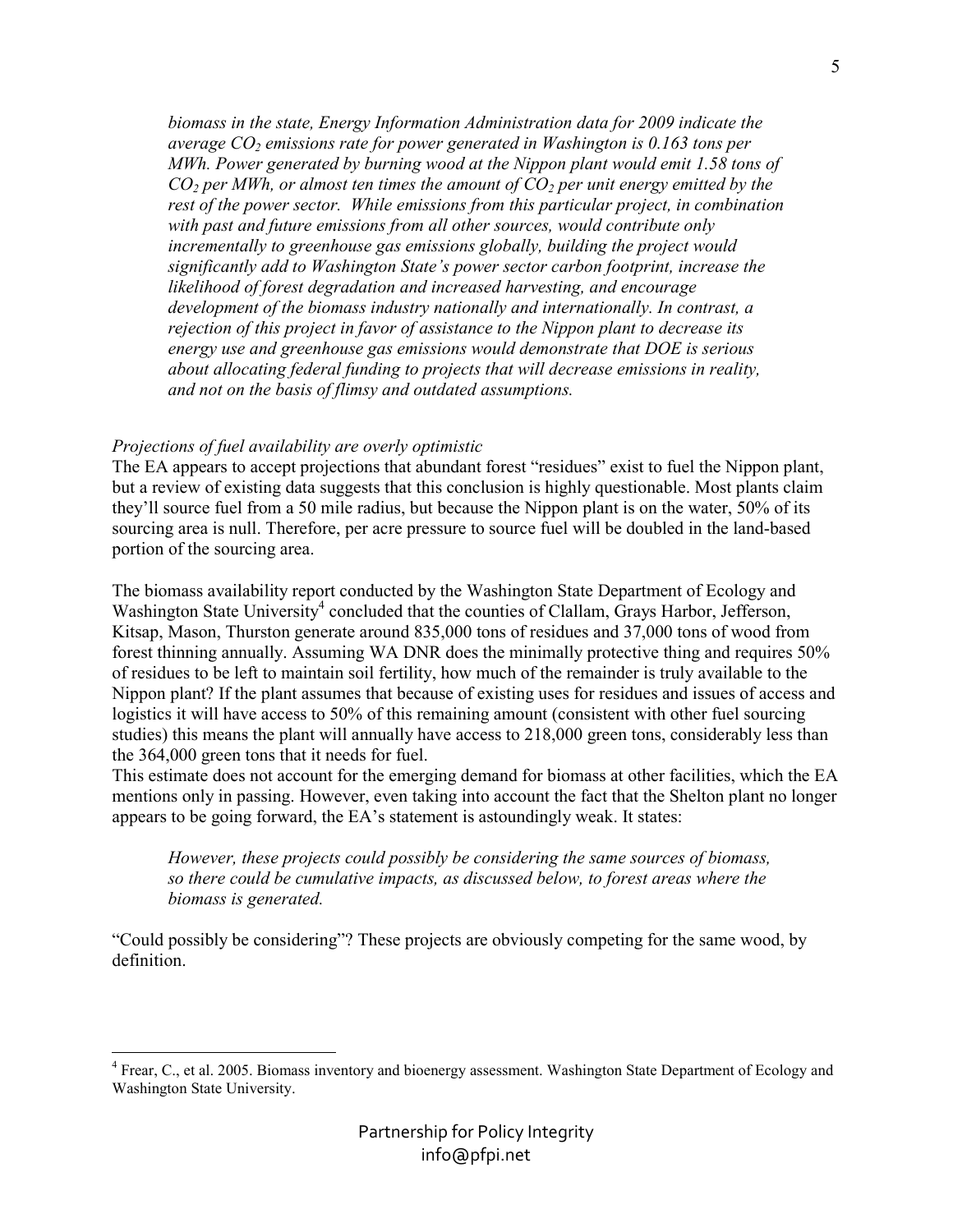*The Port Townsend project, being closer to Port Angeles and also being located on the northern coastal area of the Olympic Peninsula, would be more likely to involve impacts cumulative with those of the Nippon proposed project.* 

## Good statement. But where is the additional analysis?

*On a regional scale, all of the biomass projects are expected to provide opportunity for additional jobs, particularly during construction activities and also in biomass collection activities. Each of the projects would also represent minor positive impacts on the electricity generating capacity of the region, but even in combination, the 140 megawatts of additional generating capacity would be only about 0.5 percent of the 30,000 megawatts of generating capacity within the state. All of the projects would have the benefit of off-setting energy production that would otherwise come from a power plant using fossil fuel.* 

This is the extent of the discussion of potential cumulative impacts on forests. And again, where is the evidence that any energy production will be offset by this plant? No such agreement appears to exist. And in any case, as outlined above, the power produced by the Nippon plant will have a greenhouse gas footprint nearly ten times that of Washington's existing power sector.

#### *Trees will be cut to fuel this plant*

Given the high likelihood that forestry residues are not sufficient to fuel this plant, it is extremely likely that forest cutting will increase. It is important to note that nothing in the definition of biomass fuel in the EA prohibits the use of whole-tree harvesting for fuel:

## *BIOMASS FUEL*

*Material referenced in this document is forest biomass, generally consisting of byproduct from forest management or forest health treatment activities and does not include lumber products, wood treated with preservatives, or municipal solid waste. Typically, forest biomass includes residual branches, needles, and tree tops ("slash") from logging operations; saplings from thinning actions; tree stems and tops from forest health treatment; and unused materials from lumber mills (DNR 2010a). It may also be referred to as hogged or hog fuel as a result of going through a hog chipper or disintegrator to produce a more easily handled, uniform-sized material. Other fuel that would be used in the new boiler consists of sludge from the mill's wastewater treatment plant and ultra-low-sulfur diesel fuel as a secondary fuel; the diesel would be used only during boiler start-ups or wood fuel delivery malfunctions.* 

#### *Alternatives analysis should include additional options*

It is clear that the massive investment required for this plant - \$71 million – is almost wholly so that the plant can sell power to the grid. The EA states that plant capacity will not increase, therefore the majority of construction is associated with building a combustion power plant that will have significant air pollution emissions that will represent large increases over current levels. Given these impacts, and given the stated objective that DOE funds go to supporting increased efficiency and reduced impacts from power generation, the EA should include at least one other alternative, such as replacing the facility's boiler with a new, high-efficiency unit of the same size.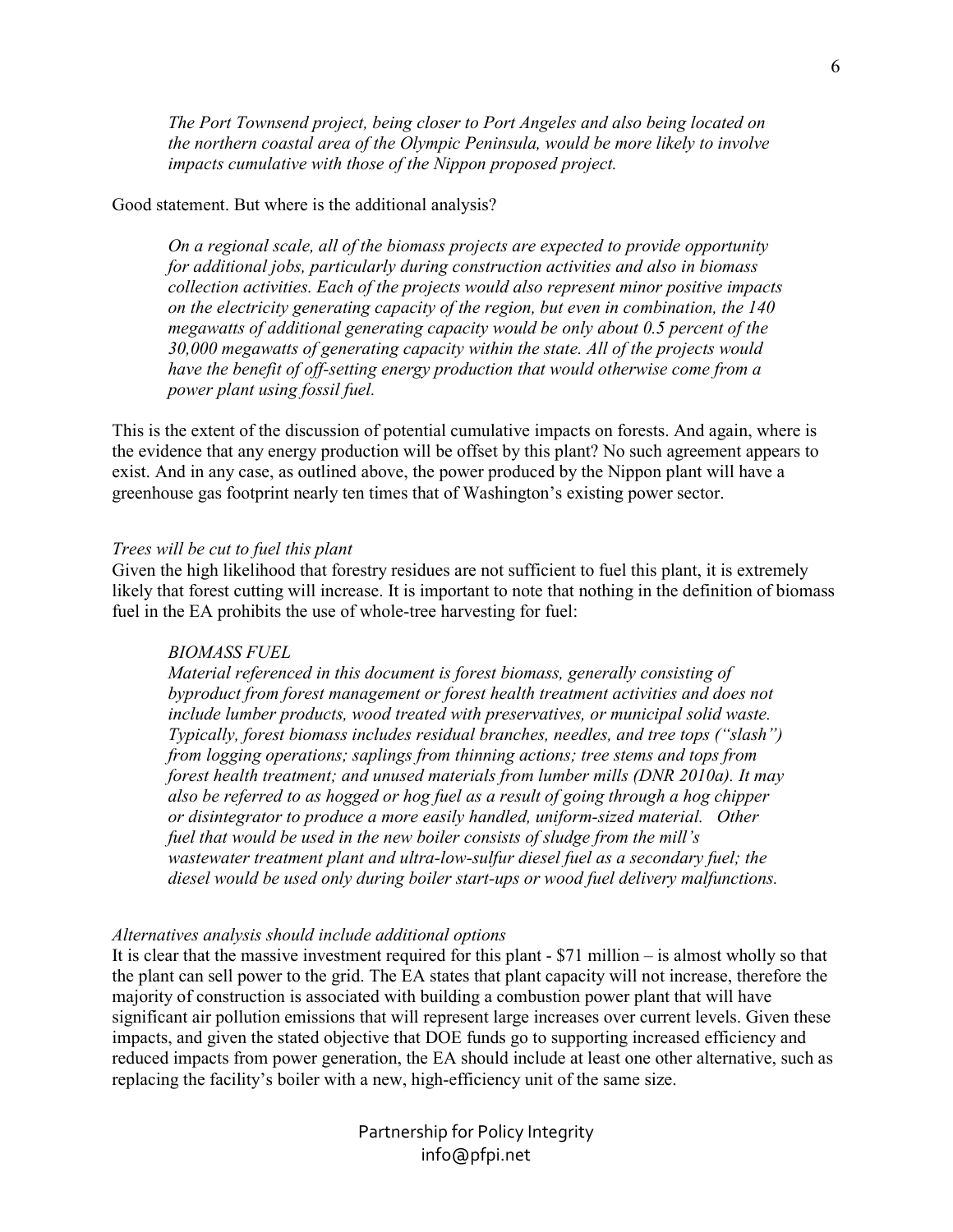Yet instead, the EA simply offers

## *2.3.2 NO-ACTION ALTERNATIVE*

*Under the No-Action Alternative, DOE would not allow the State of Washington to use its SEP funds for this project. DOE assumes for purposes of this EA that the project would not proceed without SEP funding. This assumption allows a comparison between the potential impacts of the project as proposed and the impacts of not proceeding with the project. Without the proposed project, Nippon operations would continue as otherwise planned, but without the proposed cogeneration system. Nippon would continue to use biomass in Boiler 8, but there would be no efficiency*  increase in the use of that energy source and there would be no co-generation of *electricity. Boiler 8 would continue to emit air pollutants that, in most cases, are higher than under the proposed project, and the 20 megawatts of electricity not produced would continue to be produced at some other location using fossil fuel, so there would be no reduction in greenhouse gas emissions. Also, there would be no infusion of construction dollars and jobs into the area.* 

The EA has endorsed the false dichotomy put forward by the developer, which in the simplest language translates to "either you give us money to build a plant with massive greenhouse gas impacts, and major resource consumption that will increase emissions of air pollutants over current levels, or we will continue polluting like we were before."

### *Criteria pollutant emissions will increase significantly over current levels*

While this letter has focused on carbon and forest impacts issues associated with the use of biomass as fuel, it is important to emphasize that a very real increase in air pollution emissions will occur if this plant is built, with emissions of CO, NOx,  $SO<sub>2</sub>$  and VOCs all increasing over 2009 emissions.

And because no third party verification of air modeling has been carried out, DOE can be assured that air modeling performed by the developer, showing that atmospheric  $SO_2$  concentrations will be at 99% percent of the health standard, and NOx emissions will be at 94% of the health standard, are certainly underestimates.

#### **Conclusion: the Nippon project does not meet DOE goals for SEP funds**

DOE states in the EA that Departmental oversight should ensure that goals for the SEP program are met:

## *1.3.1 DOE'S PURPOSE AND NEED*

*DOE's purpose and need is to ensure that Federal SEP funds are used for activities that meet congressional statutory aims to improve energy efficiency, reduce dependence on imported oil, decrease energy consumption, create and retain jobs, and promote renewable energy. Providing funding as part of Washington's SEP grant to Nippon would partially satisfy the need of this program to assist U.S. cities, counties, states, territories, and American Indian tribes to develop, promote, implement, and manage energy efficiency and conservation projects and programs designed to:*